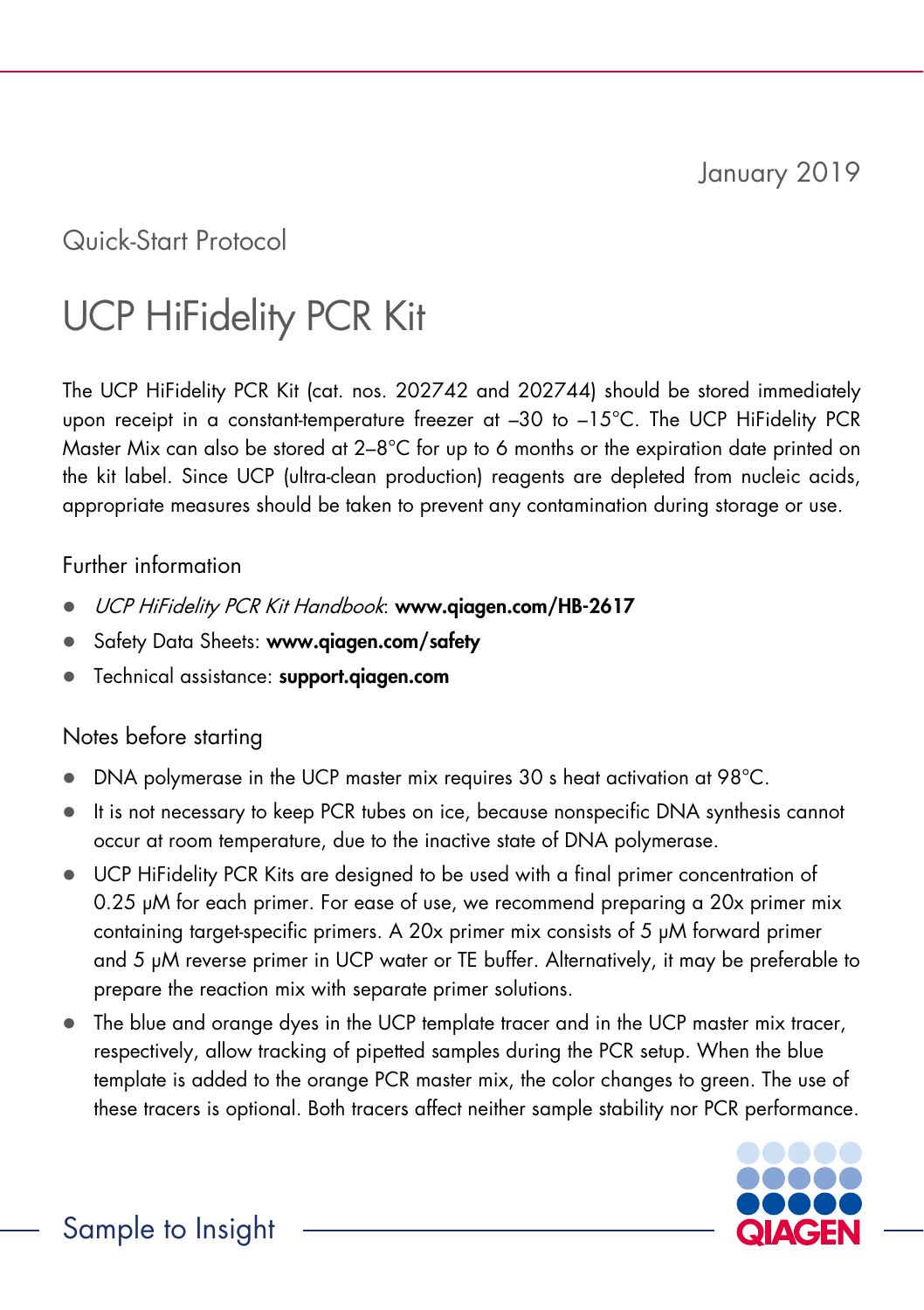- The blue UCP template tracer is provided as a 25x concentrate and should be diluted to obtain a 1x final concentration in the sample.[\\*](#page-1-0) To generate a template dilution series, dilute the 25x concentrate (using template and UCP water or respective diluent) to obtain a final concentration of 1x Template Tracer.
- The orange UCP master mix tracer is provided as a 125x concentrate and can be added either to the reaction setup [\(Table 1\)](#page-2-0) to obtain a 1x final concentration or directly to the Master Mix vial[†](#page-1-1) for long-term storage.
- Reactions can be directly loaded onto agarose gels after cycling. Each tracer dye allows monitoring of the loading process and efficient tracking of the subsequent electrophoresis. The dyes run at about 50 bp (orange) and 4000 bp (blue) on a 1% agarose gel.

## Protocol

- 1. Thaw UCP HiFidelity PCR Master Mix, template DNA or cDNA, primer solutions, UCP PCR water, UCP template tracer (optional) and UCP master mix tracer (optional). Mix thoroughly before use.
- 2. For applications using generic 16S or 18S assays, appropriate measures should be taken to prevent contamination of the master mix or other components during use. These measures should include, but are not limited to, use of dedicated pipettes and tips on a UV workbench. UV irradiation of surfaces and pipettes should be performed prior to setup. Please refer to standard publications for further details.
- 3. Prepare a reaction mix according to [Table 1.](#page-2-0) The reaction mix contains all the components except the template DNA. Prepare a volume of reaction mix 10% greater than required for the total number of reactions to be performed. It is not necessary to keep samples on ice during reaction setup or while programming the cycler.

Note: A negative control (without template) should be included in every experiment.

<span id="page-1-0"></span><sup>\*</sup> Example: Add 0.2 μl of the blue UCP Template Tracer (25x) to 5 μl sample before use. If pipetting volumes are too small to handle, the Template Tracer can be prediluted using DNA-free water. In this example, 2 μl of 1:10 prediluted Template Tracer can be added.

<span id="page-1-1"></span><sup>†</sup> Example: Add 10 μl of the UCP Master Mix Tracer (125x) to 1 tube (1.3 ml) UCP HiFidelity PCR Master Mix (2x). Since the amount of Master Mix tracer added is very small, the concentration of the Master Mix will not be changed and the UCP HiFidelity PCR Master Mix can be used as indicated in the protocol.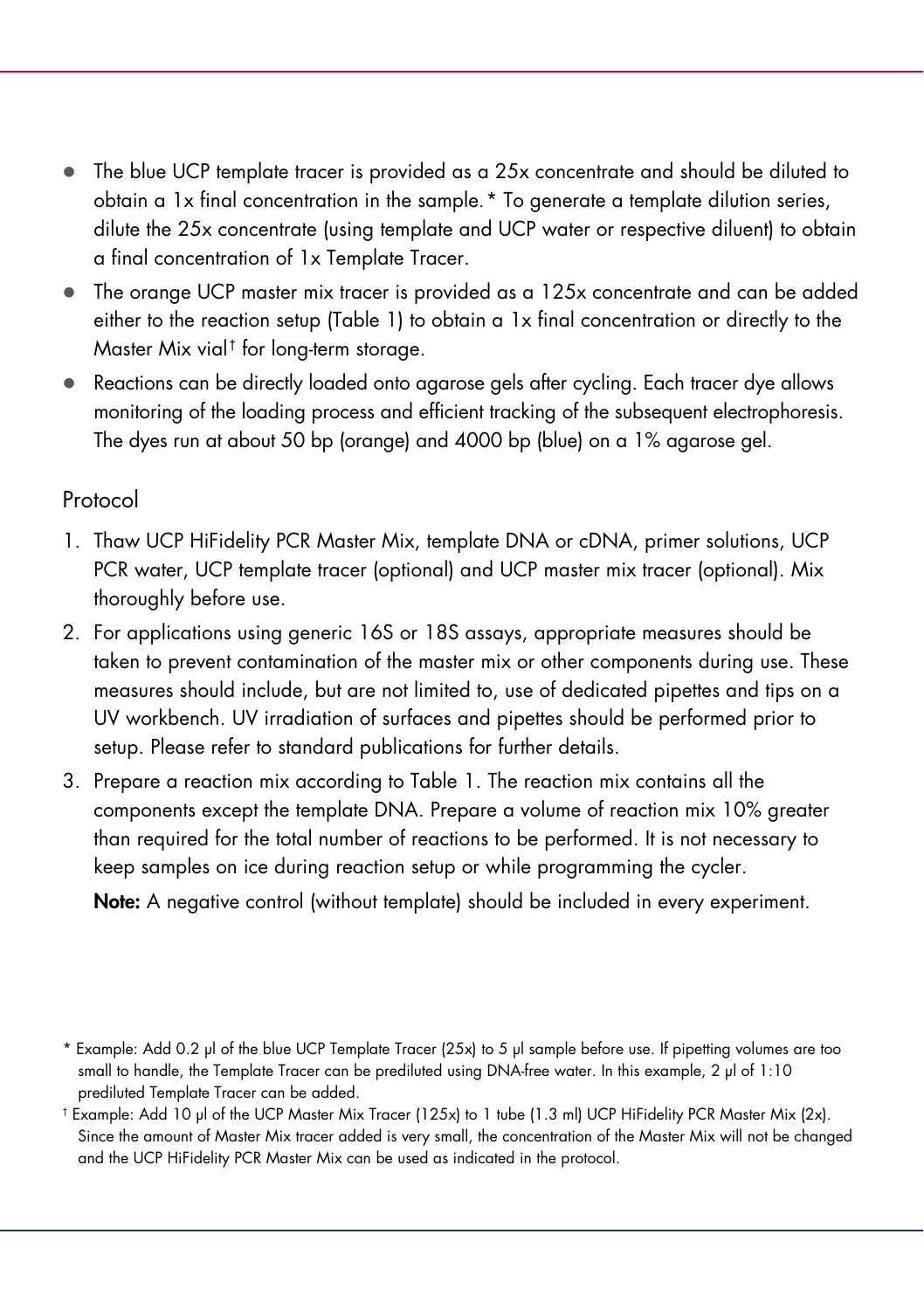<span id="page-2-0"></span>

|  | Table 1. Reaction setup for UCP HiFidelity PCR Kit |  |  |  |  |
|--|----------------------------------------------------|--|--|--|--|
|--|----------------------------------------------------|--|--|--|--|

| Component                             | Volume/reaction       | <b>Final concentration</b>   |  |
|---------------------------------------|-----------------------|------------------------------|--|
| UCP HiFidelity PCR Master Mix, 2x     | $12.5$ pl             | 1x                           |  |
| 20x primer mix*                       | $1.25$ pl             | $0.25 \mu M$ for each primer |  |
| UCP water                             | Variable              |                              |  |
| Optional: UCP master mix tracer, 125x | $0.1$ pl              | 1x                           |  |
| Template DNA (added at step 4)        | Variable              | 0.01 $pg - 1$ $pg$ /reaction |  |
| <b>Total reaction volume</b>          | $25 \mu$ <sup>t</sup> |                              |  |

\* A 20x primer-probe mix consists of 5 μM forward and 5 μM reverse primer in TE buffer or UCP water, for each target. Primers can either be premixed and added simultaneously, or added separately for each target. The primer mix volume needs to be adjusted to achieve a final concentration of 0.25 μM for each primer.

† For PCR in a 384-well plate, we recommend a final reaction volume of 15 µl. Reduce pipetting volumes accordingly.

- 4. Mix the reaction gently but thoroughly by pipetting up and down a few times or by briefly vortexing. Dispense into PCR tubes or the wells of a PCR plate.
- 5. Add template DNA (1 μg 10 fg per reaction, depending on target abundance and sample type) to each PCR tube. Genomic DNA, cDNA, plasmid DNA, oligonucleotides and other DNA can serve as template. Program the thermal cycler according to the manufacturer's instructions, using the conditions listed in Table 2 and [Table 3.](#page-3-0)
- 6. Place the PCR tubes or plates in the thermal cycler and start the PCR program.

**Note:** After amplification, samples can be stored at  $-30$  to  $-15^{\circ}$  for longer storage.

| Step                   | Time            | <b>Temperature</b> | Comment                                                                                                  |
|------------------------|-----------------|--------------------|----------------------------------------------------------------------------------------------------------|
| Initial PCR activation | 30 <sub>s</sub> | $98^{\circ}$ C     | This heating step activates the DNA polymerase.                                                          |
| 3-step cycling         |                 |                    |                                                                                                          |
| Denaturation           | 10 <sub>s</sub> | 98°C               | Do not exceed this temperature.                                                                          |
| Annealing              | 10 <sub>s</sub> | $61^{\circ}$ C     | Approximately $3^{\circ}$ C above $T_m$ of primers.                                                      |
| Extension              | 15 <sub>s</sub> | $72^{\circ}$ C     | For PCR products $\leq 1000$ bp. For bigger amplicons, an<br>extension time of 15-30 s/kb shall be used. |
| Final extension        | 2 min           | $72^{\circ}$ C     |                                                                                                          |
| Number of cycles       | $<$ 40          |                    | The optimal cycle number depends on the amount of<br>template and the abundance of the target.           |

Table 2. UCP HiFidelity PCR Kit standard cycling conditions for amplicons **≤**1 kb